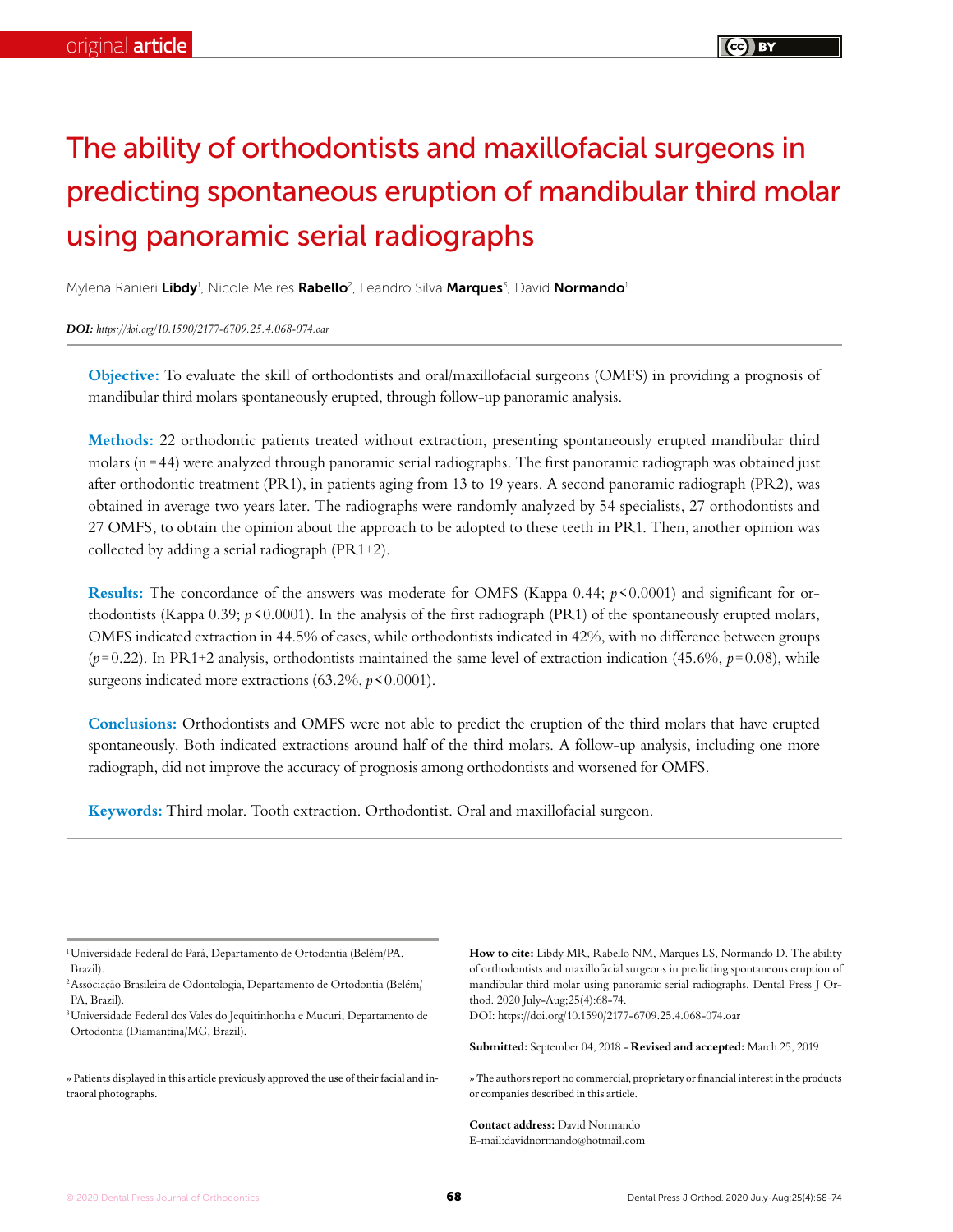#### INTRODUCTION

Third molars are the most often impacted teeth, $1-4$ with a prevalence ranging from 9.5% to 39% among various populations5 . Moreover, 75% of people receiving regular dental treatment have the third molars removed<sup>6</sup>. Lack of retromolar space,<sup>7-10</sup> deficient mandibular growth<sup>9</sup>, distal eruption of dentition,<sup>7</sup> condylar vertical growth direction,<sup>9</sup> increased size of the crown,<sup>7</sup> and late maturing<sup>11</sup> have been reported as the most common causes of impaction.

The decision to preserve or remove third molars remains unclear to the clinician, partly because of the imprecision of prediction models on impacted molars reported in the literature.12-17 Thus, this decision seems to be centered on the preference of each speciality<sup>18</sup>, rather than a clinical approach based on scientific evidence. With so many controversies, prophylactic removal of third molars has been adopted under the assumption of preventing future damage,<sup>19</sup> such as pericoronitis,<sup>2</sup> osteitis, osteomyelitis,<sup>20</sup> dentigerous cysts, $^{21}$  caries in the distal of the second molar<sup>22</sup>, or root resorption in neighboring teeth.<sup>23</sup> Furthermore, the tertiary crowding in adults<sup>24-26</sup> and the risk of relapse after orthodontic treatment<sup>26</sup> have been associated to the presence of third molars, although most studies have demonstrated that third molars have a negligible influence on the long-term changes occurring in the mandibular arch.27,28

On the other hand, some risks and complications29 may be associated with surgical removal of third molars, including alveolitis, injury to the inferior alveolar nerve,  $30$  infections,  $31$  and mandibular fracture.32 The most conservative approach is to carefully monitor asymptomatic third molars.<sup>33</sup> This approach is based mainly in the absence of scientific evidence to justify prophylactic extraction.<sup>17</sup> Monitoring should be performed every two years up to at least the age of 18.<sup>8</sup>

In order to examine the ability of experts on predicting the possibility of eruption of mandibular third molars (M3M), a study showed that orthodontists and oral/maxillofacial surgeons (OMFS) were unable to predict the prognosis of spontaneously erupted M3M after examining a single panoramic radiograph in 38.8% and 49.6% of the cases, respectively.17 The serial analysis of panoramic radiographs,8 a method widely used for clinical monitoring of orthodontic patients, might be able to increase the accuracy of this prediction. In this sense, the objective of this study is to evaluate the skills of orthodontists and OMFS in providing a prognosis for spontaneously erupted M3M by longitudinal monitoring through panoramic radiographs.

#### **METHODS**

This study was approved by the Human Research Ethics Committee of the Institute of Health Sciences of the Federal University of Pará (CEP-ICS / UFPA, protocol # 498024). Each dentist participating signed an Informed Consent Form. In addition, a Use of Database Agreement was signed by the orthodontist who provided patient clinical records and radiographs.

The sample included 22 patients, whose panoramic radiographs, two for each patient (n=44), were obtained from clinical records belonging to a single orthodontist in private practice. They were selected retrospectively from patients who had completed orthodontic treatment without extractions, and whose third molars had spontaneously erupted and were clinically asymptomatic. All patients had at least two panoramic radiographs: the first taken at the end of the orthodontic treatment (PR1, Fig 1A). A second image (PR2, Fig 1B) was obtained around two years after treatment, with the aim of monitoring the eruption of the mandibular third molars. Patients with agenesis, tooth loss, or extraction for orthodontic needs were previously excluded.

Twelve men and 10 women, with a mean age of 14.5 years in the PR1 (13-16.6 years), and 16.8 years in the PR2 (15.5-19.6 years) were evaluated. A male patient, 15.4 years old in PR1 and 16.9 years in the PR2 (Figs 2A and 2B), whose third molars were severely impacted at 21.2 years (Fig 2C), was selected as a negative control. The inclusion of this case was carried out by a pilot study, in which five orthodontists unanimously indicated the impaction of the teeth on radiographs when the patient was 21.2 years.

Images of each radiograph was obtained using a digital camera (Canon EOS Digital Rebel EF-S 18-55; Canon Inc., Tokyo, Japan). The images were cropped in order to highlight the region of the mandibular third molars, ramus and angle of the mandible (Figs 1A and 1B). Radiographs were assembled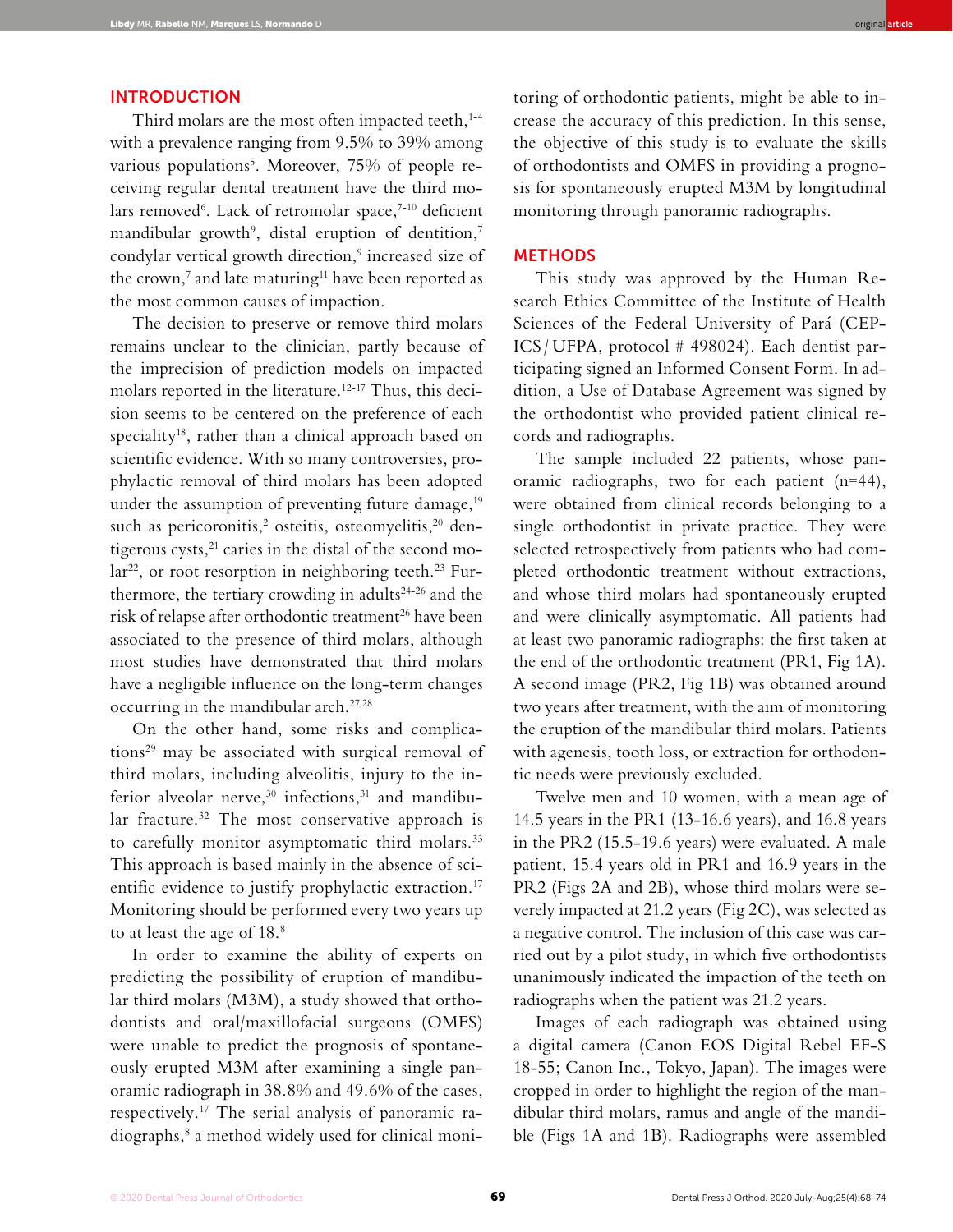

original **article** The ability of orthodontists and maxillofacial surgeons in predicting spontaneous eruption of mandibular third molar using panoramic serial radiographs

Figure 1 - Panoramic radiograph after orthodontic treatment of the patient #6 at: A) 14 years and 9 months of age (PR1) and B) 16 years and 7 months (PR2). When examining the PR1, 64.7% of orthodontists and 29.4% of OMFS indicated the extraction of left M3M, while 64.7% of orthodontists and 35.3% of OMFS indicated the extraction of right M3M. By examining the two radiographs (PR1+2), 23.5% of orthodontists and 76.4% of OMFS indicated the extraction of the left M3M, while 17.6% of orthodontists and 70.6% of OMFS indicated extraction of the right M3M.



Figure 2 - Panoramic radiograph at: A) the end of orthodontic treatment (PR1) and B) follow-up (PR2), of the patient used as a negative control case. Confirmation of the impaction was defined by a third radiograph (C), at 21.3 years.

randomly in a PowerPoint presentation (Microsoft, Redmond, USA). In addition, the age and sex of each patient were provided.

Fifty-four experts, 27 orthodontists and 27 OMFS, enrolled in the Regional Council of Dentistry of Pará (Brazil) were invited to provide a prognosis for the 44 mandibular third molars. The number of professionals enrolled in this study was based on a previous study<sup>18</sup>, which was shown to have enough power to detect intergroup differences. Three dentists declined to participate in the study (two orthodontists and one OMFS).

The experts first evaluated the panoramic radiographs at the end of orthodontic treatment (PR1) and were requested to indicate a prognosis for M3M bilaterally. The options included: monitoring, extraction, or other. Then, the experts examined the two radiographs together (PR1+2) at random, and indicated the prognosis again.

In cases where professionals adopted "extraction" as the preferred treatment for the tooth, they were asked to justify their decision with one of the following six options: 1) the presence or potential to develop a pathology; 2) second molar resorption risk; 3) it may lead to crowding; 4) caries risk; 5) tooth impacted or at risk of impaction; 6) other.

These analyses were performed for all 44 M3M that had spontaneously erupted and the negative control, totaling 46 M3M in 23 patients examined through 46 radiographs. Respondents were given sufficient time to respond to the questionnaire.

To evaluate the method error, images of two patients (#13 and #15), including four M3M, were duplicated and were reassessed by each of the 54 examiners. The Kappa test was used to examine agreement of the intraexaminer and interexaminers responses. The intragroup and intergroups differences were evaluated by the chi-square test. Data were subjected to statistical analysis, with a significance level of 5%, using BioEstat 5.3 software (Mamirauá Institute, Belém/Pará, Brazil).

### RESULTS

The analysis of the cases duplicated, corresponding to four M3M, revealed a moderate agreement<sup>34</sup> among the orthodontists (Kappa  $= 0.46$ ) and OMFS (Kappa= $0.47$ ) when the PR1 (Table 1) was evaluated. In the following analysis, in which a second radiograph was evaluated together with the first (PR1+2), the agreement increased significantly between orthodontists (Kappa =  $0.65$ ) and OMFS (Kappa =  $0.67$ ).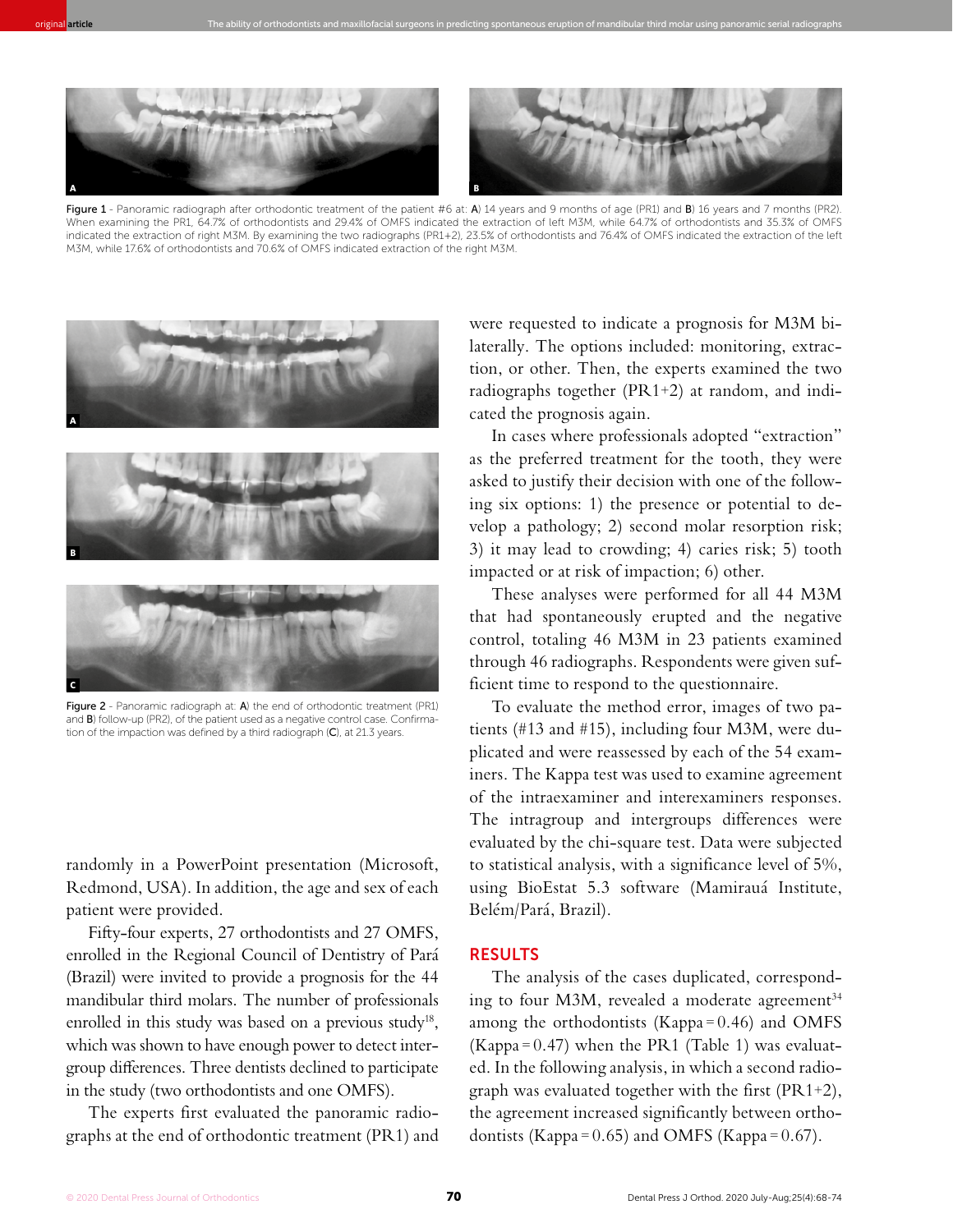Table 1 - Concordance of the answers related to the conduct adopted by oral/maxillofacial surgeons (OMFS) and orthodontists (ORTHO) compared to the third molars in the replicated cases (n=4) when examined the first panoramic radiograph (PR1) or two serial radiographs (PR1+2).

|            | <b>PR1</b>   |                   |             |                   |              | <b>PR1+2</b>      |             |                   |  |
|------------|--------------|-------------------|-------------|-------------------|--------------|-------------------|-------------|-------------------|--|
|            | <b>ORTHO</b> |                   | <b>OMFS</b> |                   | <b>ORTHO</b> |                   | <b>OMFS</b> |                   |  |
|            | <b>RCC</b>   | <b>Extraction</b> | <b>RCC</b>  | <b>Extraction</b> | <b>RCC</b>   | <b>Extraction</b> | <b>RCC</b>  | <b>Extraction</b> |  |
| <b>RCC</b> | 72           | 10                | 53          | 11                | 62           | 11                | 37          | 9                 |  |
| Extraction | 11           | 15                | 16          | 28                | 6            | 29                | 8           | 54                |  |
| Kappa      | 0.46         |                   | 0.47        |                   | 0.65         |                   | 0.67        |                   |  |
| $p$ -value | < 0.0001     |                   | < 0.0001    |                   | < 0.0001     |                   | < 0.0001    |                   |  |

RCC: radiographic clinical control.

Table 2 - Frequency agreement (Kappa), and difference (x<sup>2</sup>) of the responses indicated by orthodontists (ORTHO) and oral/maxillofacial surgeons (OMFS) on the clinical conduct adopted for the M3M that have spontaneously erupted (n = 44), when examined one (PR1) or two serial panoramic radiographs (PR1+2).

|                              | <b>PR1</b>   |             | <b>PR1+2</b> |             | PR1 vs PR1+2               |                    |                                        |             |
|------------------------------|--------------|-------------|--------------|-------------|----------------------------|--------------------|----------------------------------------|-------------|
| <b>Prognosis</b>             | <b>ORTHO</b> | <b>OMFS</b> | <b>ORTHO</b> | <b>OMFS</b> | <b>Concordance (Kappa)</b> |                    | <b>PR1 vs PR1+2 <math>(x^2)</math></b> |             |
|                              | $(n=27)$     | $(n=27)$    | $(n=27)$     | $(n=27)$    | <b>ORTHO</b>               | <b>OMFS</b>        | <b>ORTHO</b>                           | <b>OMFS</b> |
| RCC                          | 689 (58.0%)  | 657 (55.3%) | 646 (54.4%)  | 436 (36.7%) |                            |                    |                                        |             |
| Extraction                   | 499 (42.0%)  | 529 (44.5%) | 542 (45.6%)  | 751 (63.2%) | 0.44<br>p < 0.0001         | 0.39<br>p < 0.0001 | $p = 0.08$                             | p < 0.001   |
| Others                       | 0            | 2(0.2%)     | $\circ$      | 1(0.1%)     |                            |                    |                                        |             |
| Total                        | 1188         | 1188        | 1188         | 1188        |                            |                    |                                        |             |
| x <sup>2</sup> ORTHO vs OMFS | 1.63         |             | 74.54        |             |                            |                    |                                        |             |
| $(p$ -value)                 | $(p=0.22)$   |             | (p<0.0001)   |             |                            |                    |                                        |             |

RCC: radiographic clinical control.

**Table 3** - Frequency agreement (Kappa), difference (x<sup>2</sup>) of the responses indicated by orthodontists (ORTHO) and oral/maxillofacial surgeons (OMFS) on the clinical conduct adopted for the impacted M3M (n=2) in the analysis of one (PR1) or two serial panoramic radiographs (PR1+2).

|                             | $PR1(n=2)$   |             | $PR1+2(n=2)$ |             | <b>PR1 vs PR1+2</b> |                            |                             |             |
|-----------------------------|--------------|-------------|--------------|-------------|---------------------|----------------------------|-----------------------------|-------------|
| <b>Prognosis</b>            | <b>ORTHO</b> | <b>OMFS</b> | <b>ORTHO</b> | <b>OMFS</b> |                     | <b>Concordance (Kappa)</b> | <b>PR1</b> vs PR1+2 $(x^2)$ |             |
|                             | $(n=27)$     | $(n=27)$    | $(n=27)$     | $(n=27)$    | <b>ORTHO</b>        | <b>OMFS</b>                | <b>ORTHO</b>                | <b>OMFS</b> |
| RCC                         | 11 (20.4%)   | 14 (25.9%)  | 9(16.7%)     | 6(11.1%)    |                     |                            |                             |             |
| Extraction                  | 43 (79.6%)   | 40 (74.1%)  | 45 (83.3%)   | 48 (88.9%)  | 0.38                | 0.52<br>p<0.0001           | $p = 0.8$                   | $p = 0.08$  |
| <b>Others</b>               | $\circ$      | 0           | 0            | $\circ$     | $p = 0.002$         |                            |                             |             |
| Total                       | 54           | 54          | 54           | 54          |                     |                            |                             |             |
| X <sup>2</sup> ORTHO x OMFS | 0.24         |             | 3.92         |             |                     |                            |                             |             |
| $(p$ -value)                | $(p=0.81)$   |             | $(p=0.08)$   |             |                     |                            |                             |             |

RCC: radiographic clinical control.

Table 4 - Reasons for choosing M3M extractions when orthodontists (ORTHO) and maxillofacial surgeons (OMFS) examined one (PR1) or two serial panoramic radiographs (PR1+2).

|                       |                          | $PR1(n=22)$             | $PR1+2(n=22)$            |                         |  |  |
|-----------------------|--------------------------|-------------------------|--------------------------|-------------------------|--|--|
| <b>JUSTIFICATIONS</b> | <b>ORTHO</b><br>$(n=27)$ | <b>OMFS</b><br>$(n=27)$ | <b>ORTHO</b><br>$(n=27)$ | <b>OMFS</b><br>$(n=27)$ |  |  |
| 1. Resorption         | 312 (45.5%)              | 190 (23.0%)             | 187 (24.3%)              | 253 (20.3%)             |  |  |
| 2. Impaction          | 255 (37.1%)              | 314 (38.0%)             | 402 (52.3%)              | 431 (34.6%)             |  |  |
| 3. Tooth decay        | 37 (5.4%)                | 108 (13.0%)             | 79 (10.3%)               | 261 (20.9%)             |  |  |
| 4. Pathology          | 53 (7.7%)                | 111 (13.42%)            | 73 (9.5%)                | 208 (16.7%)             |  |  |
| 5. Crowding           | 27 (4.0%)                | 56 (6.8%)               | 28 (3.6%)                | 36 (3.0%)               |  |  |
| 6. Others             | $2(0.3\%)$               | 48 (5.80%)              | $\mathsf{O}\xspace$      | 57 (4.5%)               |  |  |
| Total                 | 686                      | 827                     | 769                      | 1246                    |  |  |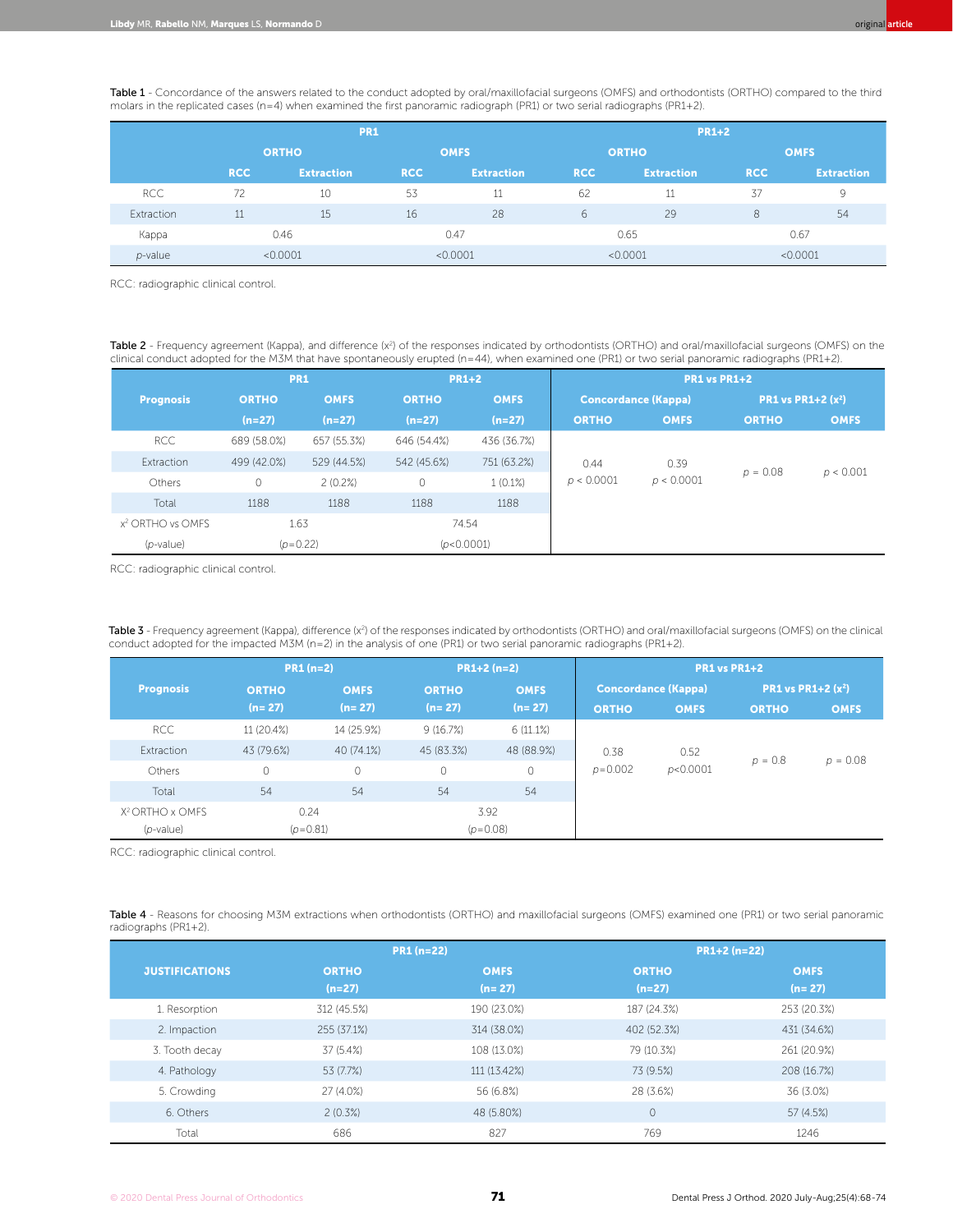In the analysis of the first panoramic radiograph (PR1), the OMFS indicated extraction in 44.5% of cases, while orthodontists indicated extraction in 42%, with no difference between them  $(p=0.22)$ , Table 2). In PR1+2, orthodontists maintained a similar level of extractions, when compared to the PR1 analysis  $(45.6\%, p=0.08)$ , while the OMFS indicated more extractions (63.2%, *p* < 0.0001, Table 2). The Kappa agreement for only one radiograph, compared to using both radiographs (PR1+2), where the M3M erupted spontaneously (Table 2), was moderate for orthodontists (Kappa = 0.44) and considerable for OMFS (Kappa = 0.39).

original **article** The ability of orthodontists and maxillofacial surgeons in predicting spontaneous eruption of mandibular third molar using panoramic serial radiographs

In examining the impacted M3M (Fig 2, Table 3), orthodontists indicated extraction in 79.6% of the responses when examining a single panoramic radiograph (PR1). For OMFS, extraction was pointed out on 74.1%, with no significant difference between the two groups of examiners  $(p=0.81)$ . When assessing PR1+2, 83.3% of orthodontists indicated extraction, while this option was indicated by 88.9% of the OMFS  $(p=0.08)$ . Compared to PR1, orthodontists and OMFS indicated, respectively,  $3.7\%$  ( $p = 0.8$ ) and  $14.8\%$  ( $p = 0.08$ ) more extraction when evaluating PR1+2 in cases of impaction. Kappa values for the agreement between PR1 and PR1+2 was 0.52 for OMFS and only 0.38 for orthodontists (Table 3).

In the PR1 analysis, the most prevalent justification for extraction among the orthodontists was *"risk of resorption of the second molar"* (45.5%), while for OMFS it was *"impacted tooth or at risk of impaction"* (38%). In PR1+2, both orthodontists and OMFS indicated *"impaction"* as their main justification (52.3% and 34.6%, respectively).

#### **DISCUSSION**

The pathway of the third molars eruption have been the aim of several studies,5,10,14 but it has not yet been possible to develop a reliable predictive model.12-17 The prevalence of third molar impaction ranges from 9.5% to 39% among various populations.5 Third molars become more uprighted until 25 years of age, usually erupting between 18 and 24 years of age6 . This fact is due to changes in the sagittal position, which has been found in posttreatment follow-up of orthodontic patients.

The present findings showed that when mandibular third molars erupt spontaneously, about 42% of orthodontists and 44.5% of OMFS indicated the extraction when evaluating a single panoramic radiograph taken at the end of orthodontic treatment (Table 2). However, when two serial radiographs from the same patient are examined, OMFS indicated significantly more extractions (63.2%,  $p$ <0.0001), while orthodontists tended to maintain the same opinion. These data reveal that the longitudinal follow-up by analysis of serial panoramic radiographs did not improve the accuracy of prognosis among orthodontists, and worsened the prognosis for surgeons.

For one patient in which both M3M were clearly impacted in the long-term follow-up (Fig 2, Table 3), it was found that the majority of professionals (79.6% of orthodontists and 74.1% of OMFS) indicated the extraction of third molars after examining the first radiograph (PR1). By adding a second serial radiograph (PR1+2), orthodontists indicated the same amount of extractions (83.3%,  $p=0.8$ ), while OMFS indicated extraction in nearly 89% of cases, an increase of 14.8% compared to PR1, although not significantly different  $(p=0.08)$ . A larger sample size of impacted teeth could detect this tendency of change in the prognosis. However, this fact corroborates the results obtained in the analysis of cases in which third molars erupted spontaneously, where OMFS tended to indicate more extractions when two serial radiographs were evaluated (PR1+2), regardless of the final position of these teeth.

In summary, in cases of mandibular third molar impactions, the prediction ability of OMFS seems to improve slightly when a longitudinal series of two radiographs is presented. However, it is worsened when the third molars erupt spontaneously. Among the orthodontist, no difference was observed, and for cases of spontaneous eruption, a correct prognosis is similar to the probability of choice by chance (50%). Thus, it seems that OMFS indicate more surgical removal of third molars when analyzing radiographs in which these teeth are in a more advanced stage of development.

Furthermore, since OMFS make decisions for more extractions than orthodontists in PR1+2, a lower intergroup agreement coefficient was found, when compared to the PR1 analysis.

When assessing the radiograph obtained at the end of the orthodontic treatment (PR1), the main reason among orthodontists to indicate extraction was the possibility of resorption of the second molar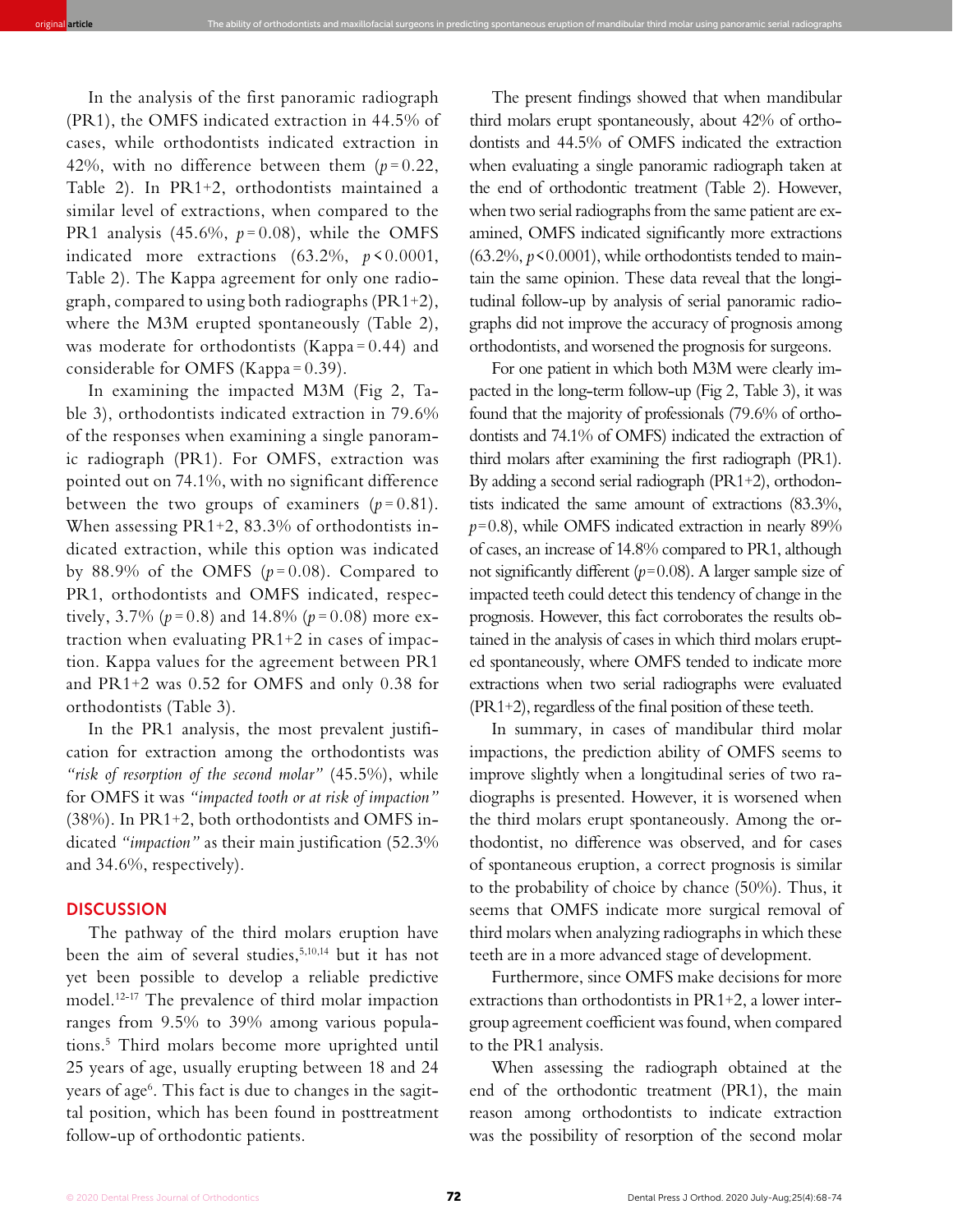(45.5%) (Table 4). For OMFS, the main reason was the risk of impaction of third molars (38%). These findings may be associated with the pathway eruption of third molars with a mesial angulation.<sup>35</sup> This angulation could lead to a more intimate contact with the adjacent tooth, leading professionals to plan a prophylactic extraction of M3M in order to prevent future pathological processes.2,21,23 Thus, despite the similar display of surgical removal between the orthodontists and OMFS, the reasons for the indication appear to be different.

With PR1+2 analysis, the reason reported by most respondents for the indication of extraction of M3M was the risk of impaction for both orthodontists (52.3%) and OMFS (34.6%, Table 4). It is likely that the advanced root development and the end of the retromolar space growth, widely reported factors of third molar impaction,<sup>8,36</sup> have contributed to the reasons for their choice.

As the average age of the subjects in the present study was 14.5 years in PR1 and 16.8 years in PR2, a more conservative strategy would be to follow third molar development and position, by clinical and radiographic evaluation, until adulthood<sup>2</sup>. Also, active monitoring at 24-month intervals is recommended to allow the disclosure of clinical progression of periodontal disease<sup>37</sup> and this was the time period evaluated in this study. In contrast, when these teeth are the cause of some painful symptoms, there is a general consensus for extraction.<sup>38</sup>

In asymptomatic cases, regular monitoring is required, making questionable the risks of maintaining the patient, taking into account the patient's general state of health and the potential risk of systemic involvement.<sup>39</sup> Whenever indicating extraction of third molars, dentists should have a justifiable reason, taking into account future treatment planning from an orthodontic, surgical, periodontal and/or prosthetic point of view.40 At the same time, a cost/benefit analysis should be carried out to justify the prophylactic removal of third molars.

The analysis of replicability of the cases studied showed greater concordance of responses when the two serial radiographs were examined (PR1+2) for both groups of evaluators (Table 1). This result seems to suggest that the higher the stage of development of the third molar, the greater agreement will be observed. However, this fact does not ensure a more accurate prognosis, whereas among OMFS, the level of error in the prognosis increased when the two radiographs were examined concurrently, at least for spontaneously erupted teeth.

The evaluation of panoramic radiographs to suggest an accurate diagnosis was a limiting factor in this study. Although radiographs are currently used as the main instrument to observe and monitor third molars, this method does not replace clinical evaluation of the patient. Computed tomography (CT) is considered a more accurate technique to evaluate the involvement of anatomical structures, such as the mandibular canal, with the mandibular third molars. However, the ability of professionals to predict the eruption of these teeth using CT demonstrated that a three-dimensional image does not seem to change the prognosis established by specialists.41

The most important finding of this study is the information that clinical decision to extract M3M can be precipitated and often misguided when based on twodimensional radiographic examinations. The results showed that even if the radiographs are taken longitudinally, the accuracy of prognosis is not increased. Furthermore, it seems to exist a need for prospective longitudinal studies evaluating the consequence of surgical removal of mandibular third molars, as well as for clinical and radiographic control.38

#### **CONCLUSIONS**

These results allow us to conclude that orthodontists and oral/maxillofacial surgeons are not able to predict the prognosis of erupted mandibular third molars by examining a single panoramic radiograph. Both indicate extractions in almost half of spontaneously erupted teeth. Furthermore, the addition of a serial radiograph did not improve the accuracy of prognosis among orthodontists and worsened the accuracy for surgeons. Thus, it is suggested that these experts should re-evaluate their clinical protocol as well as radiographic guides used to establish a reliable prognosis on the eruption of third molars.